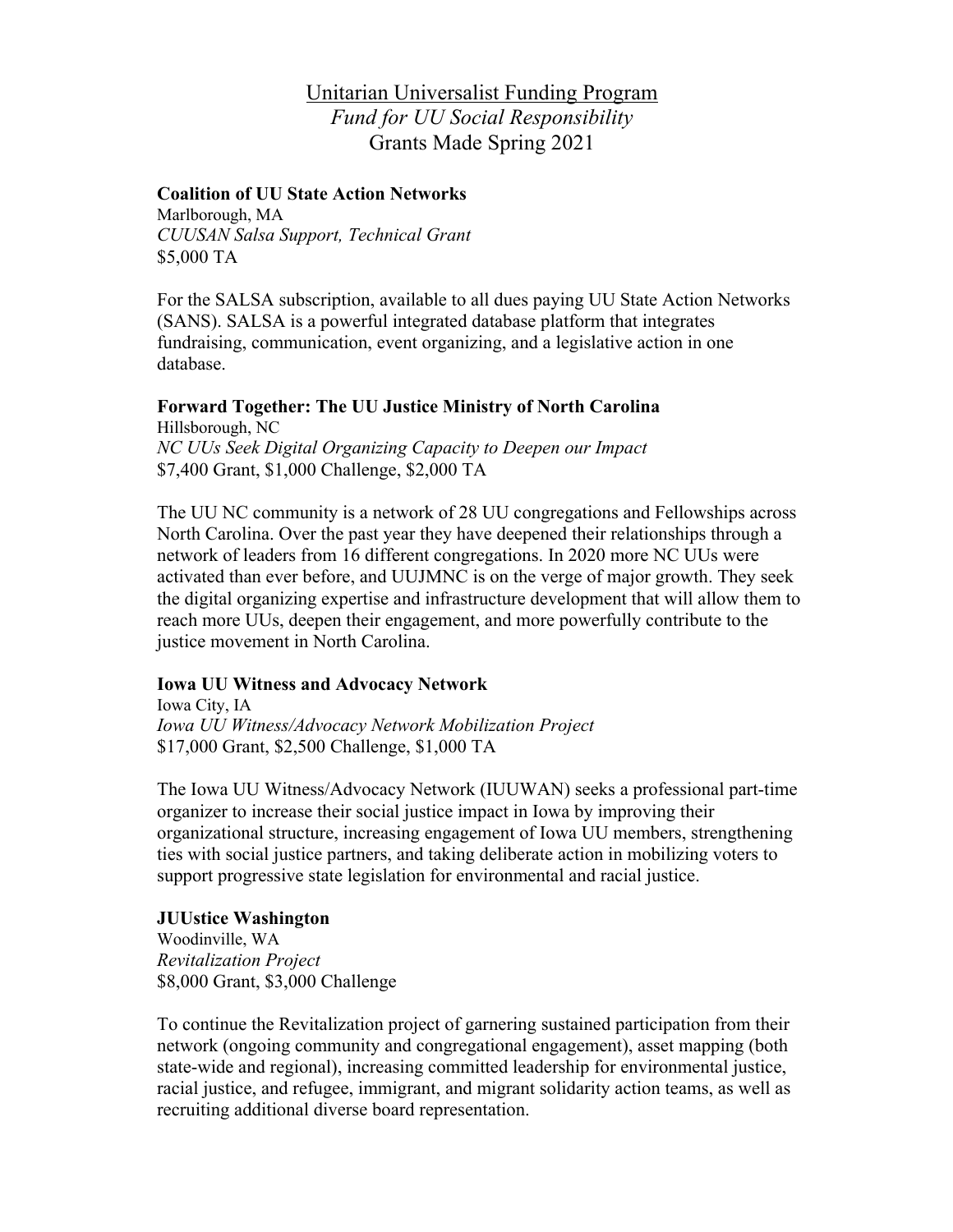## **Michigan Unitarian Universalist Social Justice Network (MUUSJN)**

Royal Oak, MI *Working for Social Equity Project* \$8,000 Grant, \$2,000 Challenge

MUUSJN is an almost 20-year-old State Action Network (SAN) of over 3,000 individuals, including activists from all of Michigan's 26 UU congregations and other faith groups. This Project will organize a *Racial Equity Task Force* of Black and Brown people, UUs, and other people of faith to address to unequal treatment of people of color and voter suppression. This Project encourages UU congregations to partner with Black and Brown led organizations to work for racial justice.

## **MUUSJA - Minnesota, N. & S. Dakota UU Social Justice Alliance**

Minneapolis, MN *"Wider Circles" Project* \$15,000 Grant, \$5,000 Challenge

MUUSJA seeks to broaden the scope, diversity, and network size of online regional UU gatherings. 30 congregations across MN, ND, & SD will hold 6 regular Convening Circles on: Indigenous Justice/Line 3, Racial Justice, Defending Democracy, Elder Justice, Immigration Justice, and a Midwest BIPOC-Only Circle.

## **New York Unitarian Universalist Justice**

Albany, NY *Activating New York UUs for Justice -- Climate, Criminal/Legal, Health Care and More* \$17,000 Grant, \$1,500 Challenge

This project will organize New York UUs to work for climate justice, criminal legal reform and health care reform, including medical aid in dying. As New York's first UU statewide advocacy network, New York Unitarian Universalist Justice (NYUUJ) activates and coordinate UUs and their congregations across the state to take action for justice. Individuals who have signed up for our emails represent 46 congregations across the state, from western New York to the Adirondacks, to New York City and Long Island.

## **The HUUB, Inc**

Orange, NJ *Planning to Stay (P2S)* \$18,000 Challenge

For a multi-year effort to organize a grassroots coalition of local stakeholders to develop and advance an equity based narrative and subsequent planning policies in Orange, NJ. The coalition's vision is to create a multi-scale, multi-system strategy for people's planning to stay, to slow displacement while both protecting and supporting